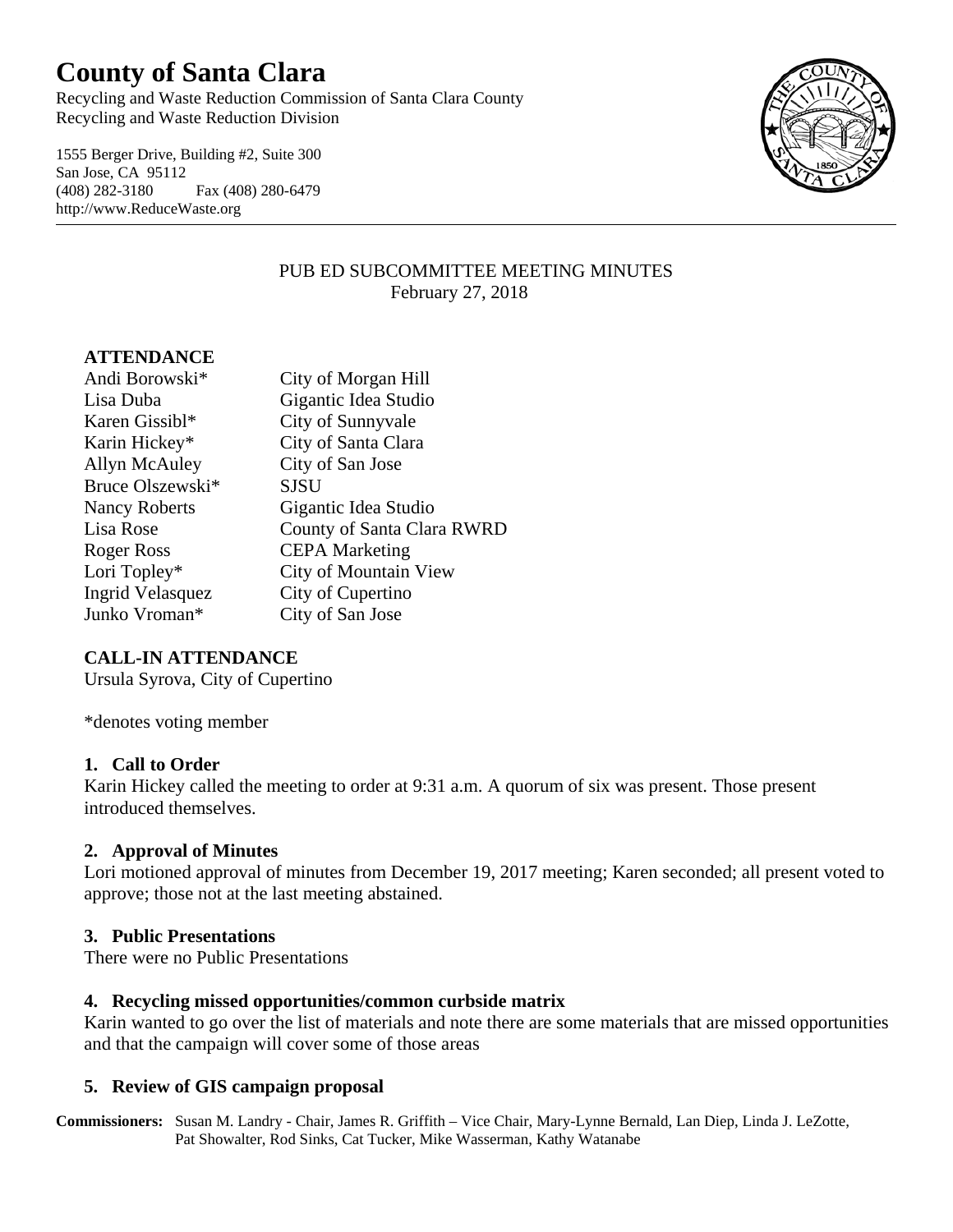Recycling and Source Reduction and do research on Source Reduction while Recycling campaign launches. Lisa went over the revised Scope. Original proposal broken down into many tasks – simplifying in the revised version. Task 1 – Research (summer for Source Reduction) Task 2a Recycling Campaign - summer Task 2b Source Reduction Campaign – Waste free Gift Giving in Nov/Dec 2018 followed by reusables in spring 2019 Task 3 – Media Roll out Work on social media during gap periods to keep ideas top of mind Budget split in half between campaigns \$20k for digital \$70k for reusables \$5k for social media promotion over entire campaign period

Originally \$30k allocated for Research survey – mainstream English survey (200 complete surveys) and intercept interviews for Chinese/Spanish speakers (100 complete surveys per language); includes analysis GIS would provide links and language for jurisdictions to cross promote the surveys for greater reach. 40 questions, not open ended; 10 minutes or less; survey panels already in a pool.

Recommending working in questions about gift giving – waste-free gifts – a great model used in Palo Alto and Vancouver – "Create Memories, Not Waste" theme. Bruce said CDR has a list of waste-free gifts.

For Source Reduction, focus on reusable coffee cups/mugs and cold beverage/water bottles;

Objectives need to be given to GIS by end of this week;

If we stay on track, the survey will be ready to go at end of March.

GIS still needs to develop intercept areas.

Bruce suggested including one open ended question at the end with a list of all comments; can add cost for translating responses; Karin asked if there is a way to have people submit questions separately to the website and Lisa said it may be challenging to get people to redirect and better to keep on the survey. All else will be tabulated and presented. Lisa will see what that will do to timeline and cost for adding open ended question.

Family and future is good for reaching Latino community; Asian market prefers to see adults teaching kids; testimonial versus thought bubble; "find your joy – recycle right" soccer player kicking a can onto the blue bin. Youth soccer league, ballet class; etc. "No matter what you drink, recycle the bottle" – recycling unites us all.

Bruce likes the blue color scheme on the paper recycling; he doesn't like focus on the future for kids; prefers healthy environment now. InterEthnica research says Latino community likes a brighter, healthier future for their kids. Movement would be in a studio; Testimonials will be shot in various locations. Action: find out how – go to reducewaste.org. Can add verbiage at end of the video clip explaining why important to recycle right.

Allyn likes concepts 2 and 3. Karen said #3 gets you to the point and is very specific. Will need good direction and agreement on featured products – cans, bottles, yogurt containers, cardboard, etc. For these you'd see people more at home or generic community, not specific to a city.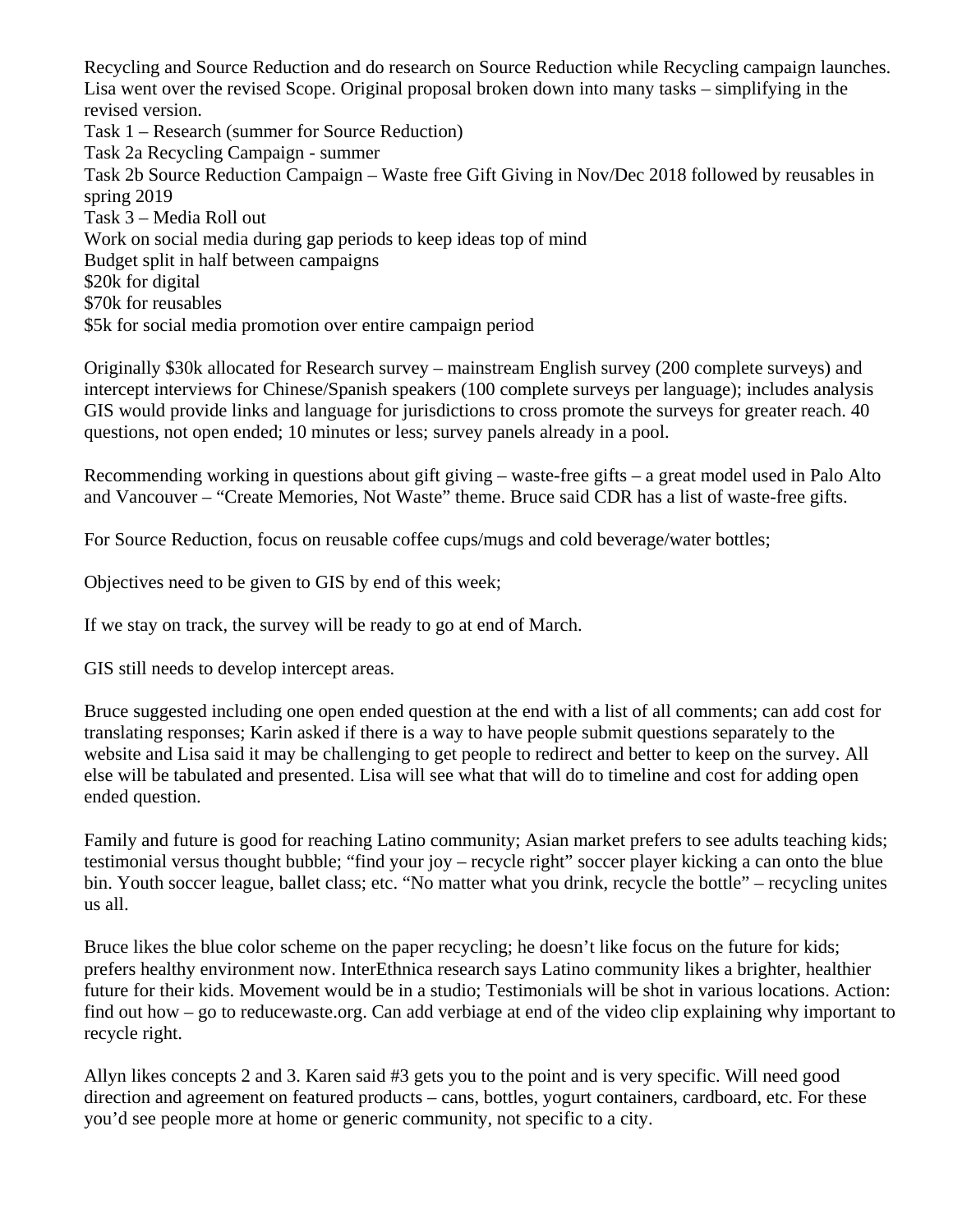Bruce noted that cans and bottles are CRV and readily recyclable. Karin reminded that this had been discussed and that data shows bottles and cans are still problematic.

Allyn likes the movement message with action, sports, etc. It's less linear connection and more about joy in life and instilling body memory. Approval given by multicultural team and represent demographic. Recommended to get community input on what products are used by various demographics.

Karin wanted more of an explanation of Find Your Joy. Showing kids in a youth soccer, gymnastics, little league would be good for movement and works with many demographics. Live Large – Recycle Right was considered but also connotated spending money.

Research objectives – waste free gift giving and reusable beverage containers (hot and cold). Karin motioned that we choose these two items for research objectives. Lori seconded. All voted to approve.

Lisa will send survey to Lisa Rose and she will distribute to TAC list.

#### **6. Prize Wheel update**

Lisa and Karin researched prize wheels. Originally budgeted \$300 for prize wheel. Lisa will check with Procurement about using a P-card to purchase - \$285 at 4imprint (mini and micro). Lisa will send out the links to the County's vendors. Given that the wheels are much more expensive than previously thought, Lori thought it would be okay to go over original cost of \$300 as long as we get two wheels.

#### **7. Giveaway Funding/Timeline**

The logo for the PubEd Campaign will be the RWRC logo with ReduceWaste.org on it. Remove magnets from the list. Bruce said they bought pens made from recycled bottles.

#### **8. Information Roundtable**

- San Jose just launched online business survey for web drive program asking if they have right receptacles, etc.
- Andi said she appreciates videos and links Lisa has been sending. She did a survey monkey that went to residential customers and received about 400 responses. Added a QR code to a bill insert, used a lot of different mechanisms to get the word out.
- Junko asked if Linden had asked for collateral that you use to distribute to residents. Lisa can ask Gigantic for the responses.
- Karin said Santa Clara did survey for food scrap area; sent a follow up postcard with results of the surveys to all 5,000 pilot customers. Photo shoot today for tips and tricks.
- Karen said Sunnyvale did lid flip for 600 households; 55% of residents using the cart, 20% not using it at all; people generally filling their carts to 75%. Gigantic did a one-minute video for Sunnyvale and submitted it for an award.
- Bruce RecycleStuff website changes made tabs at top are not being used so they added colors to them. Left of the company is the services they provide. Added a City of XXX trash link that shows what goes in the garbage in each city. Hired Emily Coven from Recyclist – ran Facebook ads; in phase 2 of the ads; updating all listings on the website currently.
- Ingrid said that Cupertino continues MFD outreach visiting them and assessing how they wish to receive info, organics recycling videos being made, recycling quiz on the website; tabling at Farmer's Market this weekend
- Lisa said their haulers did a survey on behalf of the county to learn about customers' experience with haulers/service. She also mentioned the London Starbucks charging 7 pence for paper cups that had